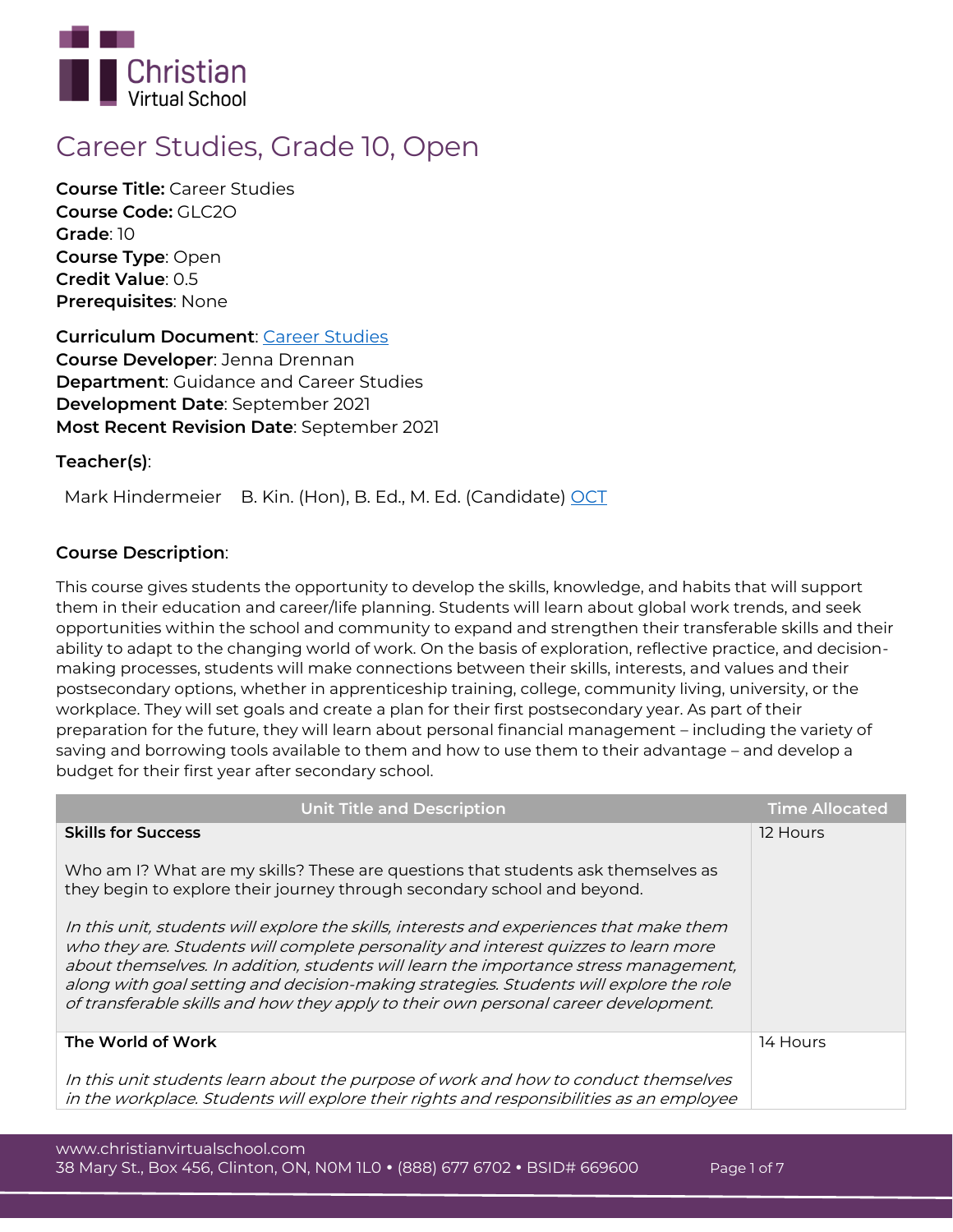

| and will review the different types of jobs, including the Skilled Trades. The importance<br>of leadership skills is highlighted, and students reflect on developing their own<br>leadership skills. In addition, students review the job search process and learn how to<br>formulate a proper cover letter, resumé and practice their interviewing skills.                                                                                                                                                                           |          |
|----------------------------------------------------------------------------------------------------------------------------------------------------------------------------------------------------------------------------------------------------------------------------------------------------------------------------------------------------------------------------------------------------------------------------------------------------------------------------------------------------------------------------------------|----------|
| <b>Pathway Planning</b>                                                                                                                                                                                                                                                                                                                                                                                                                                                                                                                | 14 Hours |
| What are my opportunities? This is a question students ask themselves as they explore<br>the many options available to them.                                                                                                                                                                                                                                                                                                                                                                                                           |          |
| In this unit, students will examine trends in work, include STEM careers and the gig<br>economy. Students will explore the importance of planning their pathway, the<br>advantages to volunteer work and review alternative career paths, should they be<br>needed. In addition, students will identify several post-secondary destinations and the<br>specific pathway requirements. In addition, students will also explore what it means to<br>be a digital citizen and the importance of privacy in an ever-changing online world. |          |
| <b>Life After Secondary School</b>                                                                                                                                                                                                                                                                                                                                                                                                                                                                                                     | 13 Hours |
| Financial skills are one of the most important skills students can develop. Preparing for<br>life after secondary school requires careful review of available finances.                                                                                                                                                                                                                                                                                                                                                                |          |
| Students will explore the cost of living, income, expenses and the importance of<br>budgeting. Students will review the many options for saving, borrowing, and explore<br>opportunities for post-secondary scholarships and bursaries. In addition, students will<br>develop their own budget, which will prove to be a valuable tool as they embark on life                                                                                                                                                                          |          |
| after secondary school.                                                                                                                                                                                                                                                                                                                                                                                                                                                                                                                |          |
| <b>Final Assessments</b>                                                                                                                                                                                                                                                                                                                                                                                                                                                                                                               | 2 Hours  |

## **Overall Curriculum Expectations**

## **Developing the Skills, Strategies, and Habits Needed to Succeed**

- **1.** Demonstrate an understanding of the skills, strategies, and habits that can contribute to success in the pursuit of educational and career/life opportunities and in the achievement of a healthy school/life/work balance.
- **2.** Apply various decision-making strategies to help them set goals, reflecting on and documenting their goal-setting process.

## **Exploring and Preparing for the World of Work**

**1.** Demonstrate an understanding, based on research, of a variety of local and global trends related to work and employment, including the effect some of those trends have had on workers' rights and responsibilities and on the role of transferable skills in career development today.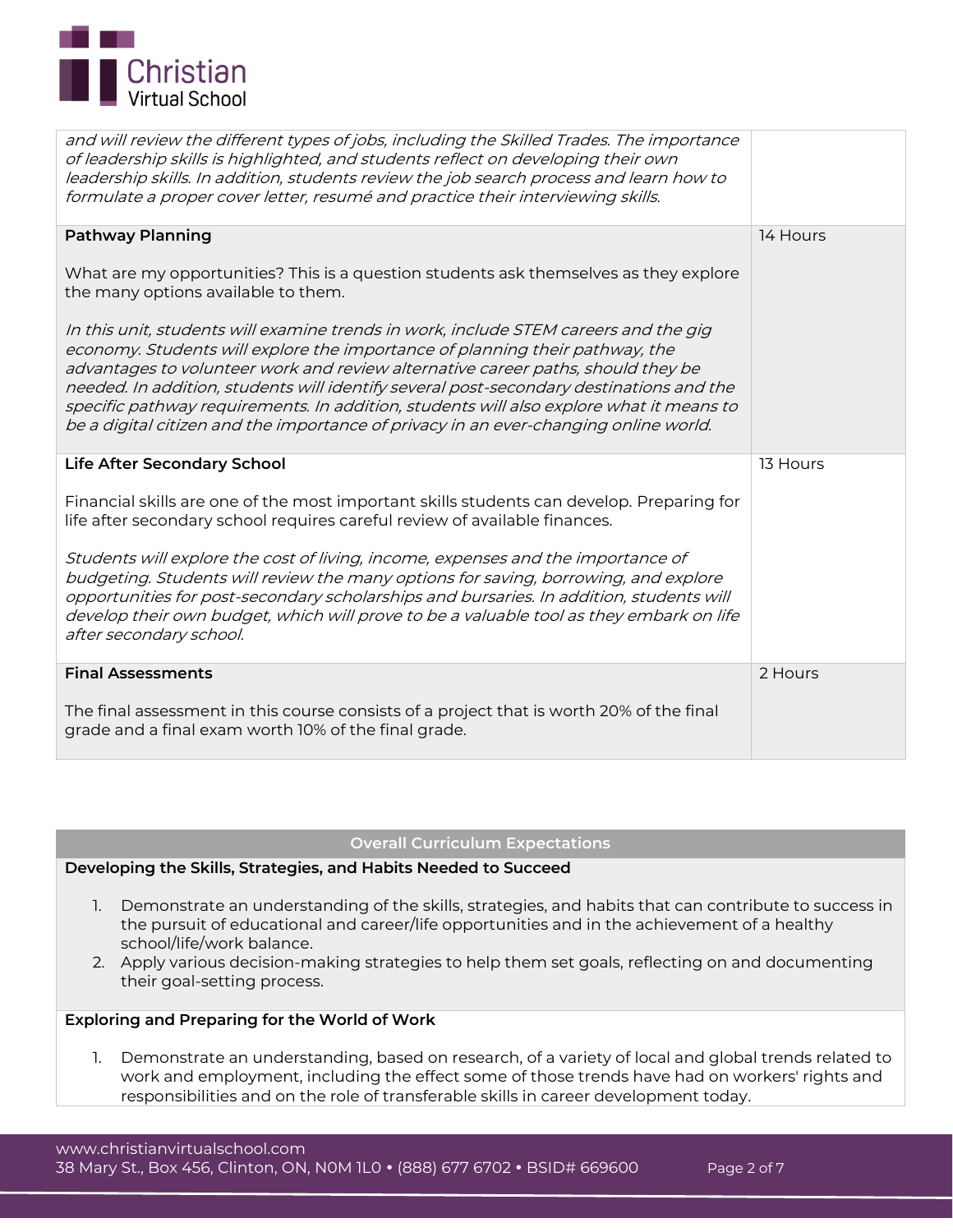

- 2. Develop a personal profile based on an exploration of their interests, values, skills, strengths, and needs, and examine the range of factors that can influence their future education and career/life opportunities.
- 3. Taking their personal profile into account, explore, research, and identify a few postsecondary destinations of interest, whether in apprenticeship training, college, community living, university, or the workplace, and investigate the secondary school pathways that lead to those destinations.

## **Preparation for Transitions and Change**

- **1.** Develop a plan for their first postsecondary year, whether in apprenticeship training, college, community living, university, or the workplace, and prepare a variety of materials for communicating their strengths and aspirations to prospective mentors, program administrators, employers, and/or investors.
- 2. Demonstrate an understanding of responsible management of financial resources and of services available to support their financial literacy as they prepare a budget for their first postsecondary year.

## **Resources Required**:

This course is entirely online and does not require nor rely on any textbook. The materials required for the course are:

- A scanner, smart phone camera, or similar device to upload handwritten or hand-drawn work
- A digital video camera, a web camera, or similar device to record and upload video recordings
- A computer microphone, smart phone microphone, or similar device to record and upload audio recordings
- Drawing materials such as pencils, paint, pastels for a variety of visual art activities
- Room to move about when planning a short dramatic presentation and experimenting with some dance steps
- Ability to interview a local artist

## **Resources for Parents**

[Career Studies Fact Sheet](http://edu.gov.on.ca/eng/curriculum/secondary/career-studies-fact-sheet.pdf)

# **Teaching and Learning Strategies**

Helping students become self-directed, lifelong learners is a fundamental aim of the guidance and career education curriculum. When students are engaged in active and experiential learning strategies, they tend to retain knowledge for longer periods and develop meaningful skills. Active and experiential learning strategies also enable students to apply their knowledge and skills to real-life issues and situations.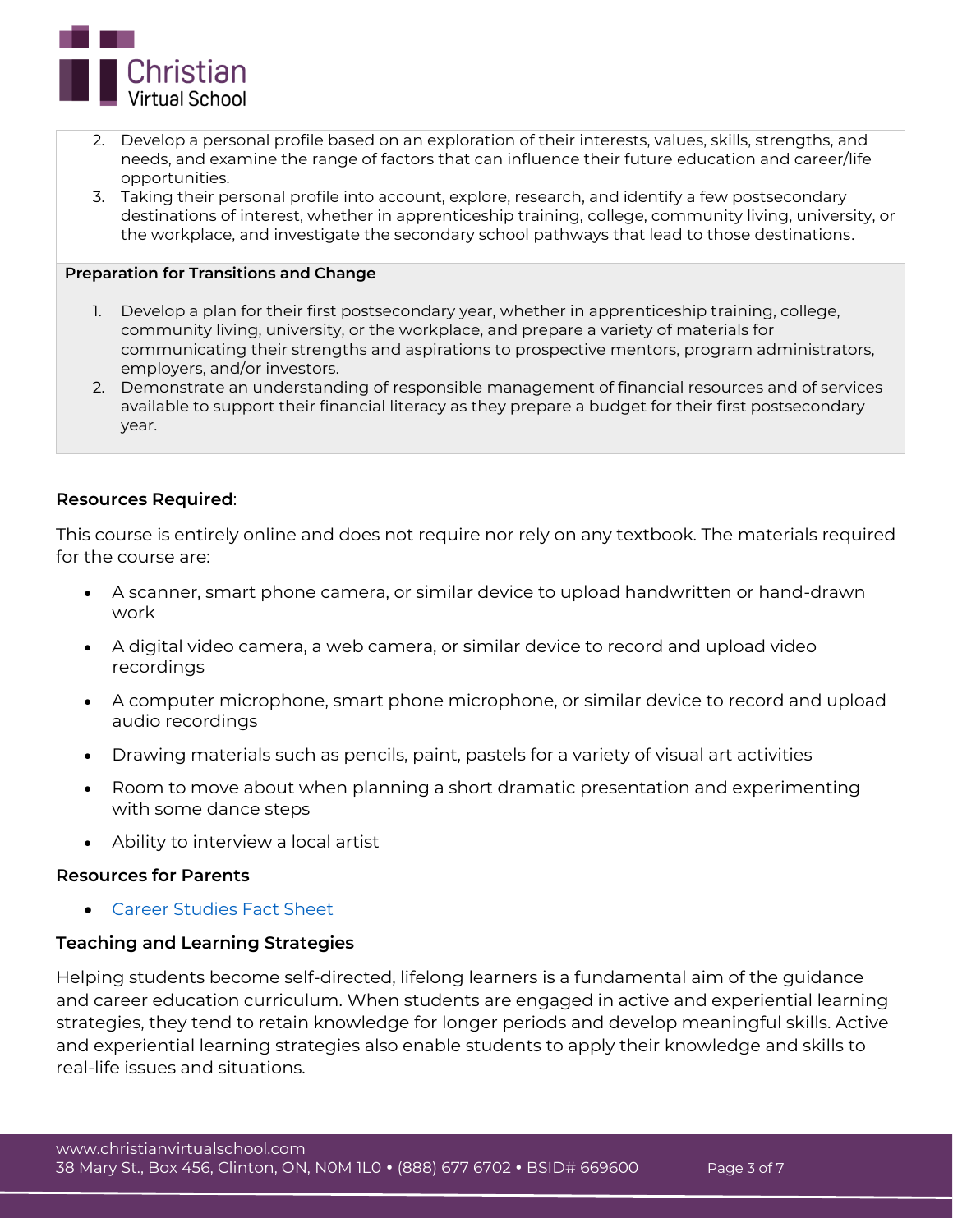

Some of the teaching and learning strategies that are suitable to material taught in guidance and career education include cooperative small-group learning, one-on-one teaching, guided learning, personal reflection, role playing, simulations, case-study analysis, presentations, and tasks involving real workplace materials, experiential learning, and independent study. Teachers must provide a wide range of activities and assignments that promote mastery of basic concepts and development of inquiry/research skills.

In the guidance and career education program, teachers provide students with opportunities to develop self-knowledge and make connections with the world around them. Students learn how to work independently and with others as they acquire the essential skills and work habits needed for success in school, in the workplace, and in daily life. Students learn how to make decisions about future learning and work, how to put plans into action responsibly, and how to reflect on the actions they've taken and revise their plans as necessary. They learn by doing. They synthesize what they have learned by reflecting, analysing, evaluating, making decisions, and setting goals. They apply their learning both in the classroom and in other contexts, and they evaluate their progress.

Ultimately, students learn to take responsibility for their own learning in preparation for life beyond secondary school. It is essential to emphasize the relationship of guidance and career education to the world outside the classroom, so that students recognize that what they learn in these courses can have a significant influence on the rest of their lives, from their educational choices to decisions about their careers and personal lives.

# **Assessment and Evaluation Strategies**

Every student attending Christian Virtual School is unique. We believe each student must have the opportunities to achieve success according to their own interests, abilities, and goals. Like the Ministry of Education, we have defined high expectations and standards for graduation, while introducing a range of options that allow students to learn in ways that suit them best and enable them to earn their diplomas. Christian Virtual School's Assessment, Evaluation, and Reporting Policy is based on seven fundamental principles, as outlined in the [Growing Success: Assessment,](http://www.edu.gov.on.ca/eng/policyfunding/growSuccess.pdf)  [Evaluation, and Reporting in Ontario Schools](http://www.edu.gov.on.ca/eng/policyfunding/growSuccess.pdf) document.

When these seven principles are fully understood and observed by all teachers, they guide the collection of meaningful information that helps inform instructional decisions, promote student engagement, and improve student learning. At Christian Virtual School, teachers use practices and procedures that:

- are fair, transparent, and equitable for all students;
- support all students, including those with special education needs, those who are learning English, and those who are First Nation, Métis, or Inuit;
- are carefully planned to relate to the curriculum expectations and learning goals and, as much as possible, to the interests, learning styles and preferences, needs, and experiences of all students;
- are communicated clearly to students and parents or guardians at the beginning of the school year or course and at other appropriate points throughout the school year or course;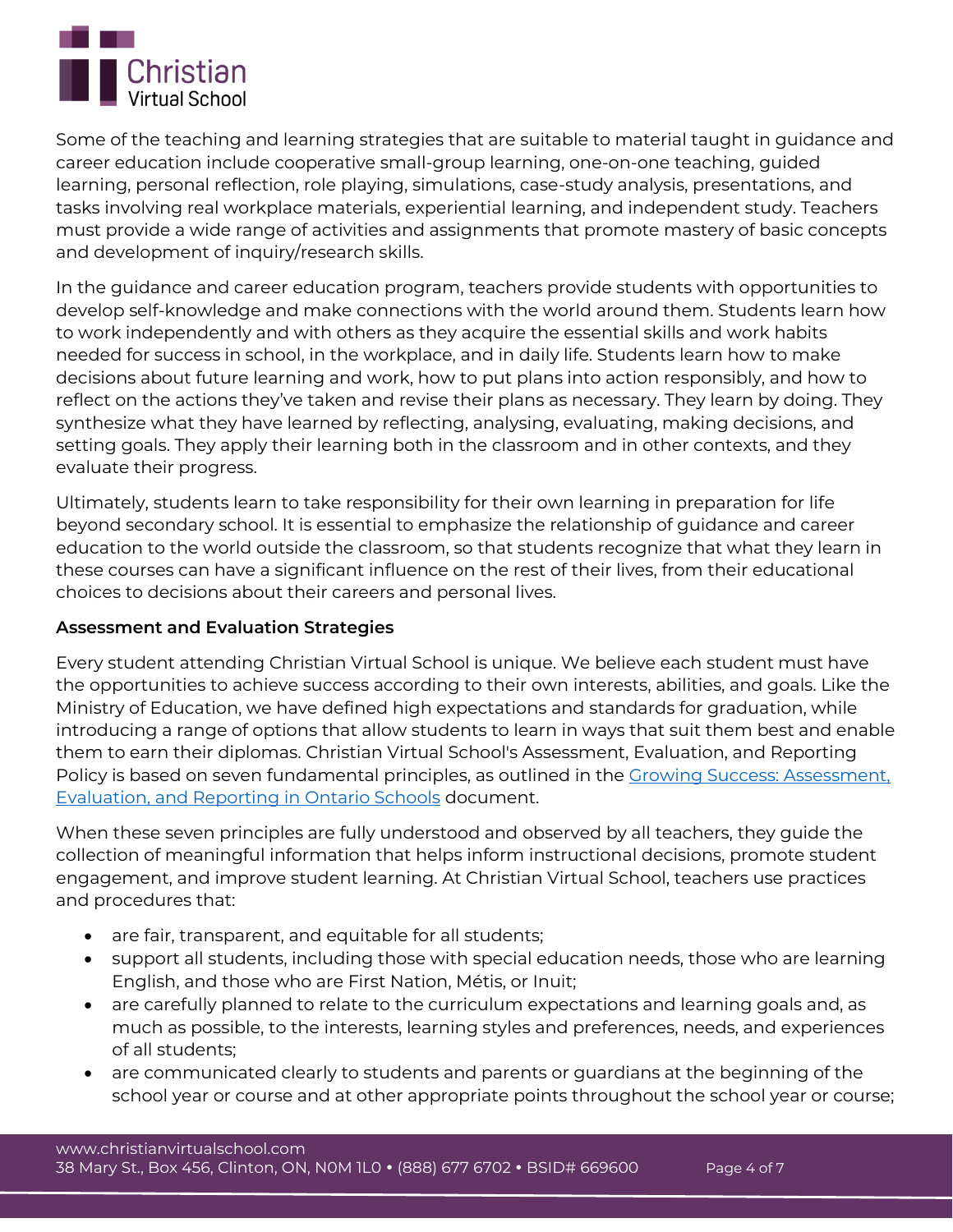

- are ongoing, varied in nature, and administered over a period of time to provide multiple opportunities for students to demonstrate the full range of their learning;
- provide ongoing descriptive feedback that is clear, specific, meaningful, and timely to support improved learning and achievement; and
- develop students' self-assessment skills to enable them to access their own learning, set specific goals, and plan next steps for their learning.

For more information on Christian Virtual School's assessment and evaluation strategies, you can refer to our [Assessment, Evaluation, and Reporting Policy.](https://www.christianvirtualschool.com/wp-content/uploads/2020/07/Assessment-Evaluation-and-Reporting.pdf)

# **Program Planning Considerations**

Each of our courses have been designed by a team of educators to create an environment infused with creativity, flexibility, choice, and variety, with the goal to help every student succeed. We also take into consideration several topics that span disciplines and ensure we incorporate these into each of our courses.

# **Program Planning Considerations**

## **Students with Special Needs**

Christian Virtual School is committed to ensuring that all students are provided with the learning opportunities and supports they require to succeed. Our courses are made to offer flexible, personalized learning experiences. By maintaining an asynchronous model, students can move through their courses at their own pace, ensuring they are able to take the time they need to understand concepts or work with their teacher if they hit roadblocks. Christian Virtual School courses also incorporate choice, allowing students to submit work in a variety of mediums or formats to communicate their ideas.

In addition to the flexibility built into the courses, Christian Virtual School will implement the accommodations that are listed in a student's Individual Education Plan (IEP) that are applicable to the online learning environment. In these cases, the learning expectations will be the same as or similar to the expectations outlined in the curriculum document but supports will be provided to help students achieve those expectations. Common accommodations in the environment are reducing the workload, simplifying tasks and materials, providing extra time for tests and exams, allowing scribing or the use of specialized equipment, and not deducting marks for spelling.

## **English Language Learners**

Although all our courses are only offered in English at this time, Christian Virtual School welcomes students learning the English language. Students do need to meet a baseline proficiency level to access the content, but Christian Virtual School teachers are responsible for helping students develop their English literacy skills no matter the course they are enrolled in.

Upon enrollment, students are asked if they would like to provide information about their English language background, and this information is used by our teachers to help them adjust their instruction and suggest accommodations within the courses. English language learners are encouraged to reach out to their teacher or the Christian Virtual School administration to talk about the accommodation options in their courses so that the appropriate opportunities are given to everyone.

## **Environmental Education**

Christian Virtual School operates with 5 cores values: responsibility, perseverance, integrity, compassion, and community. These core values determine our business operations, as well as exemplify what we, as educations, want to instill in our students. Environmental education, among other causes, are important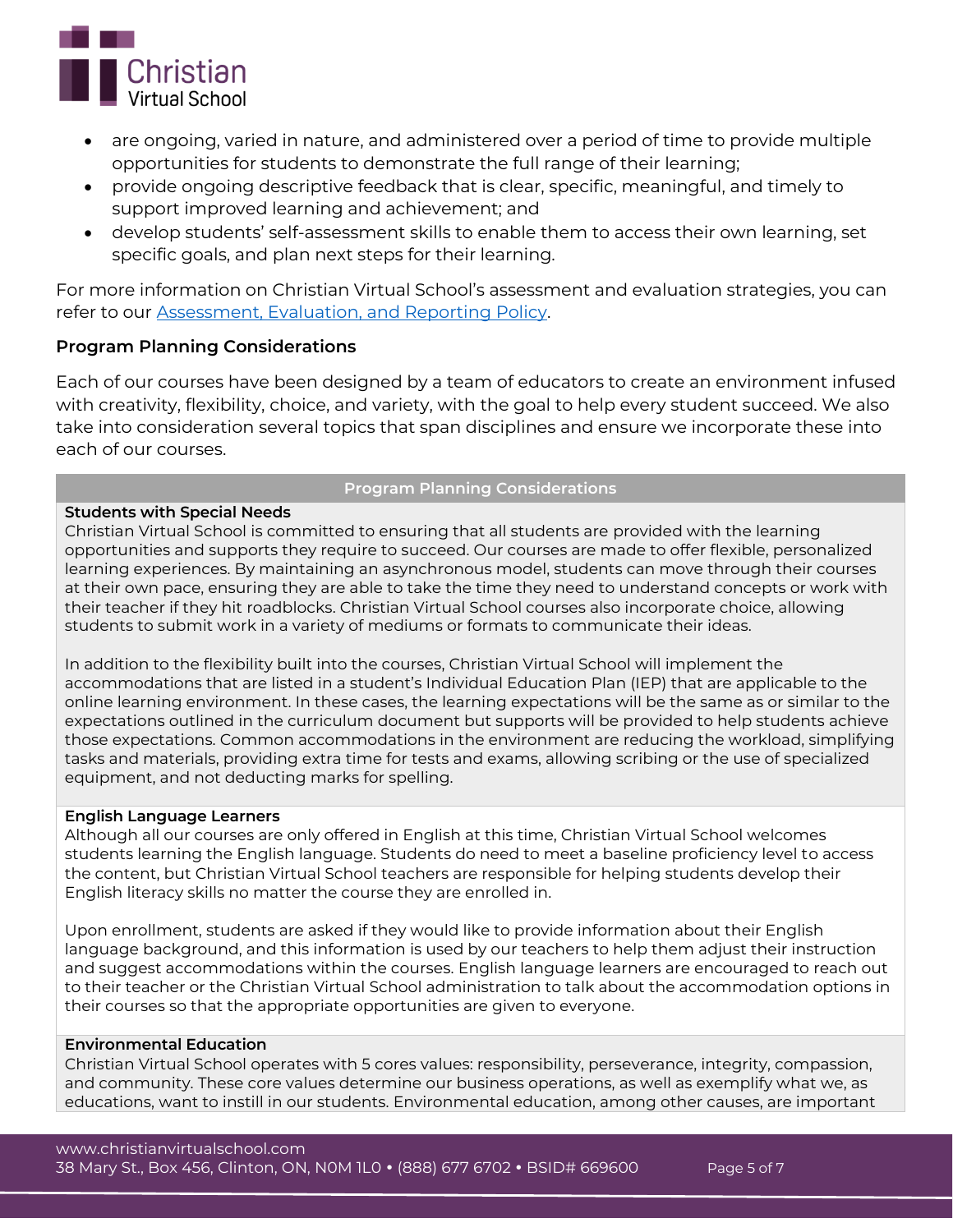

to us as a school and we strive to promote learning about these issues and solutions within our courses. We work to educate students on the environment, its threats, and the importance of sustainability. We also work to inspire students to make an impact within their community and identify an alignment between their passions and the local, or global, needs.

Environmental education is woven throughout our course content, across all disciplines. Depending on the course and subject matter, this education can be subtle or explicit, but the goal is to ensure that students have the opportunity to acquire the knowledge, skills, perspective and practices needed to become an environmentally literate citizen.

## **Equity and Inclusive Education**

Christian Virtual School stands on the belief that every person is unique and, regardless of ancestry, culture, ethnicity, sex, physical or intellectual ability, race, religion, sexual orientation, socio-economic status, or other similar factor, they are to be welcomed, included, accepted, treated fairly, and respected. As a school, we teach students about multiple worldviews, how to identify and acknowledge similarities and differences, and how to communicate with others in an inclusive, kind, loving, and compassionate way.

Diversity is valued at Christian Virtual School, and it is our goal to ensure all members of the community feel safe, comfortable, and accepted. Our courses are written to draw attention to the contributions of men and woman alike, the different perspectives of various cultural, religious, and racial communities, and the beliefs and practices of First Nations, Métis, and Inuit peoples, to showcase a wide range of backgrounds and allow all of our students to see themselves reflected in the curriculum.

As a school, we see and recognize the diversity of families, children, and people in the world in need of Christ's love. We work every day to spread the love and acceptance of Christ.

#### **Financial Literacy Education**

Whenever possible, Christian Virtual School emphasizes the importance of financial literacy. Making financial decisions has become an increasingly complex task, and students need to have knowledge in many areas and a wide range of skills in order to make informed decisions about financial matters. In addition to the concrete skills of numeracy and finances from a mathematical point of view, students need to develop an understanding of the economic forces and ways in which they can respond to those influences.

Lessons that promote skill building in problem solving, inquiry, research, decision making, reflection, and critical thinking are present throughout Christian Virtual School courses. The goal is to help students acquire the knowledge and skills required to understand their own finances, as well as to develop an understanding of local and global effects of world economic forces and the social, environmental, and ethical implications of their own choices.

#### **The Role of Information and Communication Technology**

Technology is rapidly changing, and the requirements for literacy in technology is growing just as quickly. Students entering the workforce are expected to have a firm grasp of information and communication technologies and be skilled their use.

Due to the nature of Christian Virtual School courses, students are exposed to a wide range of technologies to both facilitate and communicate their learning. As a result, students will develop transferable skills through their experience with word processing, information processing, internet research, presentation software, communication tools, and more.